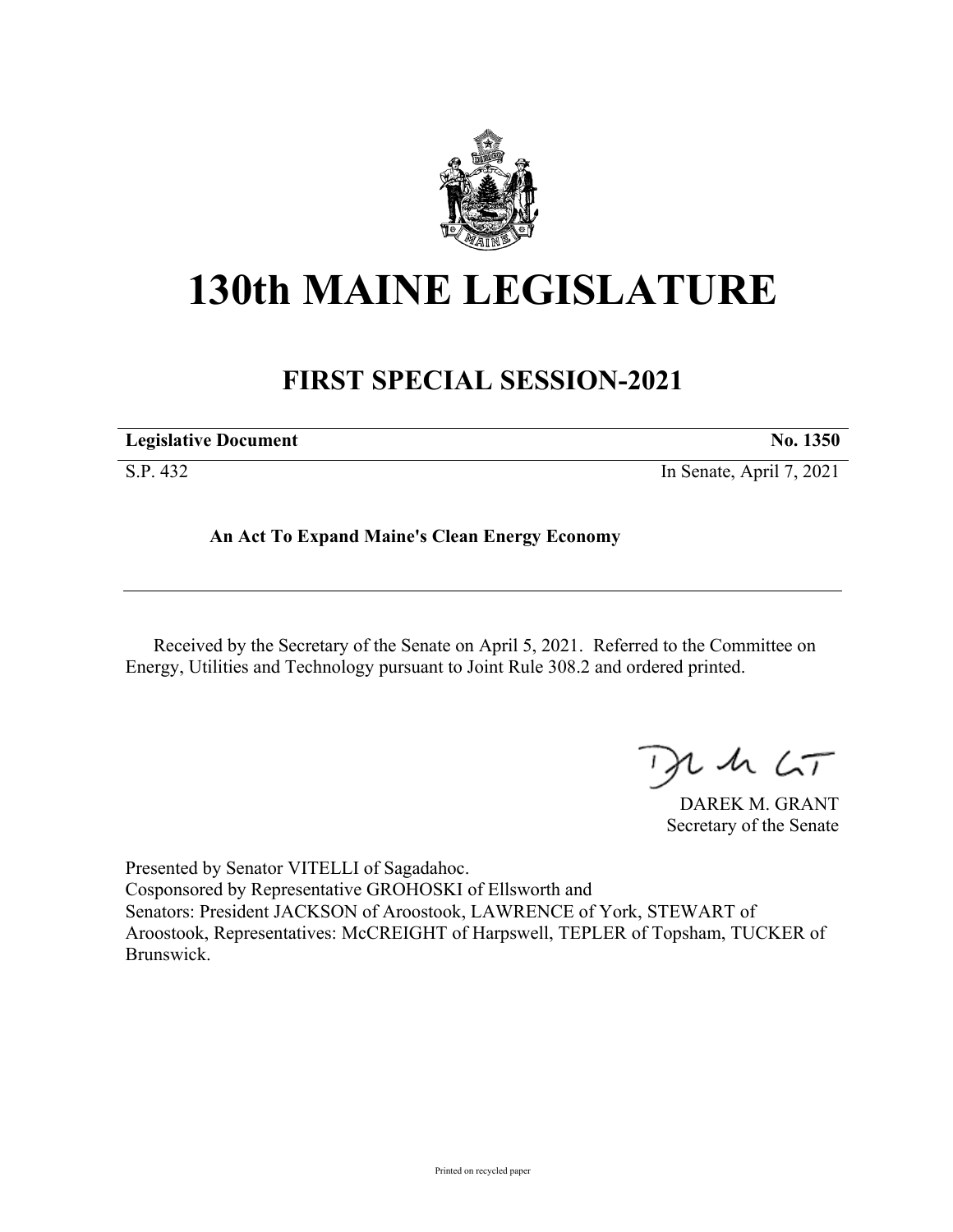1 **Be it enacted by the People of the State of Maine as follows:** 2 **Sec. 1. 35-A MRSA §3210-G, sub-§1,** as enacted by PL 2019, c. 477, §2, is 3 amended to read: 4 **1. Competitive procurement.** The commission shall conduct 2 competitive 5 solicitations pursuant to paragraph A and 2 competitive solicitations pursuant to paragraph 6 B-1 in order to select Class IA resources for contracts under this section. 7 A. Through the competitive solicitations under this section described in subparagraphs 8 (1) and (2), the commission shall procure an amount of energy or renewable energy 9 credits from Class IA resources that is equal to 14% of retail electricity sales in this 10 State for the period from January 1, 2018 to December 31, 2018, as determined by the 11 commission. 12 (1) The commission shall initiate a first competitive solicitation under this 13 paragraph and ensure that solicitation results in the approval of contracts by 14 December 31, 2020 for energy or renewable energy credits equal to at least 7% of 15 retail electricity sales for the period from January 1, 2018 to December 31, 2018, 16 as determined by the commission. If the commission determines that contracts for 17 an amount greater than 7% of retail electricity sales will provide financial benefits 18 to ratepayers, it may approve contracts by December 31, 2020 for up to 10% of 19 retail electricity sales. 20 (2) No later than January 15, 2021, the commission shall initiate a 2nd competitive 21 solicitation under this paragraph for an amount of energy or renewable energy 22 credits equal to the difference between 14% of retail electricity sales and the 23 amount approved in contracts by December 31, 2020. 24 B. To the extent sufficient resources are available, with respect to the competitive 25 solicitations described in paragraph A, subparagraphs (1) and (2), 75% of the energy 26 or renewable energy credits contracted under this section pursuant to those competitive 27 solicitations must come from Class IA resources that begin commercial operations after 28 June 30, 2019 and 25% must come from Class IA resources that began commercial 29 operations on or prior to June 30, 2019. 30 B-1. Through the competitive solicitations described in subparagraphs (1) and (2), the 31 commission shall procure an amount of energy or renewable energy credits from Class 32 IA resources that is equal to 15% of retail electricity sales in this State for the period 33 from January 1, 2019 to December 31, 2019, as determined by the commission. 34 (1) The commission shall initiate a first competitive solicitation under this 35 paragraph and ensure that solicitation results in the approval of contracts by 36 December 31, 2021 for energy or renewable energy credits equal to at least 10% 37 of retail electricity sales for the period from January 1, 2019 to December 31, 2019, 38 as determined by the commission. If the commission determines that contracts for 39 an amount greater than 10% of retail electricity sales will provide financial benefits 40 to ratepayers, it may approve contracts by December 31, 2021 for up to 15% of 41 retail electricity sales. 42 (2) No later than January 15, 2022, the commission may initiate a 2nd competitive 43 solicitation under this paragraph for an amount of energy or renewable energy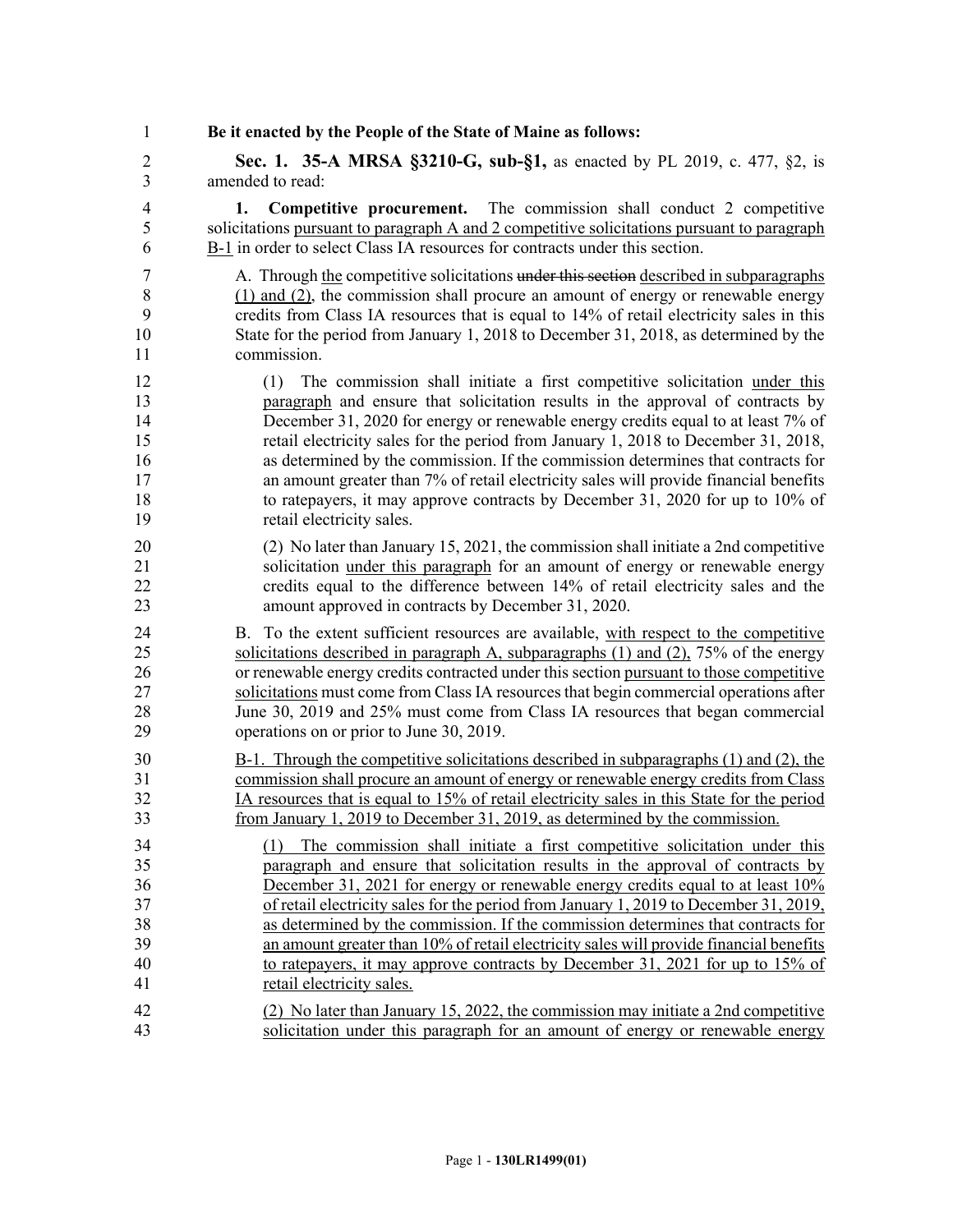| 1              | credits equal to the difference between 15% of retail electricity sales and the                                                                                                                       |
|----------------|-------------------------------------------------------------------------------------------------------------------------------------------------------------------------------------------------------|
| $\overline{2}$ | amount approved in contracts by December 31, 2021.                                                                                                                                                    |
| 3              | B-2. To the extent sufficient resources are available, with respect to the competitive                                                                                                                |
| 4              | solicitations described in paragraph B-1, subparagraphs $(1)$ and $(2)$ , $100\%$ of the energy                                                                                                       |
| 5              | or renewable energy credits contracted under this section pursuant to those competitive                                                                                                               |
| 6              | solicitations must come from Class IA resources that begin commercial operations after                                                                                                                |
| 7              | June 30, 2021.                                                                                                                                                                                        |
| 8              | B-3. In conducting a solicitation and selecting Class IA resources for contracts under                                                                                                                |
| 9              | this section, the commission shall give special consideration to selection of projects in                                                                                                             |
| 10             | economically depressed areas of the State as determined by the commission.                                                                                                                            |
| 11             | B-4. In conducting a solicitation and selecting Class IA resources for contracts under                                                                                                                |
| 12             | this section, the commission shall give consideration to evidence of project viability,                                                                                                               |
| 13             | including, but not limited to, the submission of a preapplication with the relevant siting                                                                                                            |
| 14             | authority or the submission of an interconnection request with the New England                                                                                                                        |
| 15             | independent system operator.                                                                                                                                                                          |
| 16             | C. In conducting a solicitation and selecting Class IA resources for contracts under                                                                                                                  |
| 17             | this section, the commission shall weigh the benefits to rate payers and the benefits to                                                                                                              |
| 18             | the State's economy as follows:                                                                                                                                                                       |
| 19             | (1) A weight of 70% must be given to the benefits to ratepayers; and                                                                                                                                  |
| 20             | (2) A weight of 30% must be given to benefits to the economy, which may include,                                                                                                                      |
| 21             | but are not limited to:                                                                                                                                                                               |
| 22<br>23       | Capital investments by the Class IA resource to improve long-term<br>(a)<br>viability of an existing facility;                                                                                        |
| 24             | (b) Payments by the Class IA resource for the harvest of wood fuel;                                                                                                                                   |
| 25             | (c) Employment resulting from the Class IA resource;                                                                                                                                                  |
| 26             | (d) Payments by the Class IA resource to a host community, whether or not                                                                                                                             |
| 27             | required by law or rule;                                                                                                                                                                              |
| 28             | (e) Excise, income, property and sales taxes paid by the Class IA resource;                                                                                                                           |
| 29             | (f) Purchases of goods and services by the Class IA resource; and                                                                                                                                     |
| 30             | (g) Avoided emissions resulting from the operation of the Class IA resource.                                                                                                                          |
| 31             | D. The commission shall, in accordance with this paragraph, allow energy storage                                                                                                                      |
| 32             | systems to participate in solicitations or be awarded contracts under this section.                                                                                                                   |
| 33             | (1) The commission shall permit an energy storage system to bid on solicitations                                                                                                                      |
| 34             | or to be contracted under this section only if the energy storage system is connected                                                                                                                 |
| 35             | to the State's electricity grid, paired as a complementary resource with a Class IA                                                                                                                   |
| 36             | resource and either:                                                                                                                                                                                  |
| 37             | (a) Colocated with the Class IA resource, whether metered jointly with or                                                                                                                             |
| 38             | separately from the Class IA resource; or                                                                                                                                                             |
| 39<br>40<br>41 | Located at a different location from the Class IA resource and the<br>(b)<br>commission finds that inclusion of the energy storage system would result in a<br>reduction in greenhouse gas emissions. |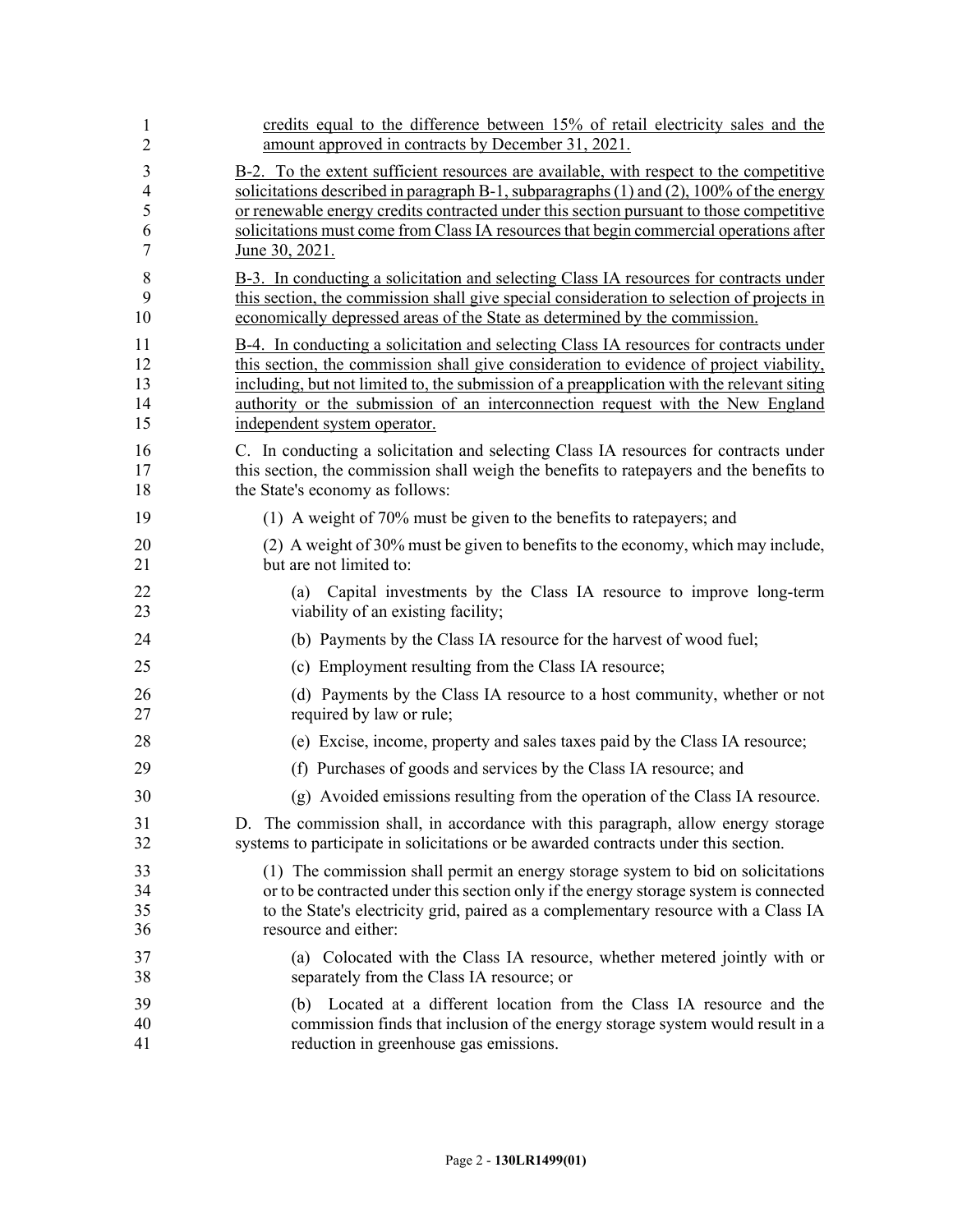| $\mathbf{1}$   | (2) A bid under this section that includes an energy storage system must include 2             |
|----------------|------------------------------------------------------------------------------------------------|
| $\overline{2}$ | separate bid proposals, one with the energy storage system and one without. The                |
| 3              | commission shall assess the bid proposals based on the benefits to ratepayers,                 |
| 4              | which may include, but are not limited to:                                                     |
| 5              | (a) Reduction in costs;                                                                        |
| 6              | (b) Decrease in peak electricity demand;                                                       |
| 7              | (c) Deferral of investments in the transmission and distribution system;                       |
| 8              | (d) Deferral of capital investments in new generating capacity;                                |
| 9              | (e) Increase in the electricity grid's overall flexibility, reliability and resiliency;        |
| 10             | and                                                                                            |
| 11             | (f) Reduction in greenhouse gas emissions.                                                     |
| 12             | (3) An energy storage system that is not colocated with a Class IA resource may                |
| 13             | receive renewable energy credits only for stored energy generated from a Class IA              |
| 14             | resource.                                                                                      |
| 15             | (4) If chosen for a contract under this section, an energy storage system must                 |
| 16             | remain stationary and under the same ownership throughout the contract term.                   |
| 17             | (5) The commission may permit an energy storage system to be paired with and                   |
| 18             | added to a Class IA resource after that resource has been awarded a contract.                  |
| 19             | For the purposes of this paragraph, "energy storage system" means a commercially               |
| 20             | available technology that uses mechanical, chemical or thermal processes for absorbing         |
| 21             | energy and storing it for a period of time for use at a later time.                            |
| 22             | Sec. 2. 35-A MRSA §3210-G, sub-§4 is enacted to read:                                          |
| 23             | <b>4. Rules.</b> The commission may adopt rules necessary for the implementation of this       |
| 24             | section. Rules adopted by the commission may include, but are not limited to, provisions       |
| 25             | stipulating the financial security mechanisms that will be required as a condition of the      |
| 26             | selection of Class IA resources for contracts under this section. Rules adopted pursuant to    |
| 27             | this subsection are routine technical rules as defined in Title 5, chapter 375, subchapter     |
| 28             | $2-A.$                                                                                         |
| 29             | <b>SUMMARY</b>                                                                                 |
| 30             | This bill amends the State's renewable portfolio standard procurement law to authorize         |
| 31             | 2 additional competitive solicitations by the Public Utilities Commission for contracts with   |
| 32             | Class IA resources to procure, in total, an amount of energy or renewable energy credits       |
| 33             | equal to 15% of retail electricity sales in the State during calendar year 2019. It requires   |
| 34             | 100% of the energy or renewable energy credits contracted following those additional           |
| 35             | competitive solicitations to come from Class IA resources that begin commercial                |
| 36             | operations after June 30, 2021.                                                                |
| 37             | The bill also amends the renewable portfolio standard procurement law to require the           |
| 38             | Public Utilities Commission, in conducting the solicitation and selection of Class IA          |
| 39             | resources for contracts, to give special consideration to selection of projects in             |
| 40             | economically depressed areas of the State and to give consideration to evidence of project     |
| 41             | viability. It also authorizes the Public Utilities Commission to adopt routine technical rules |